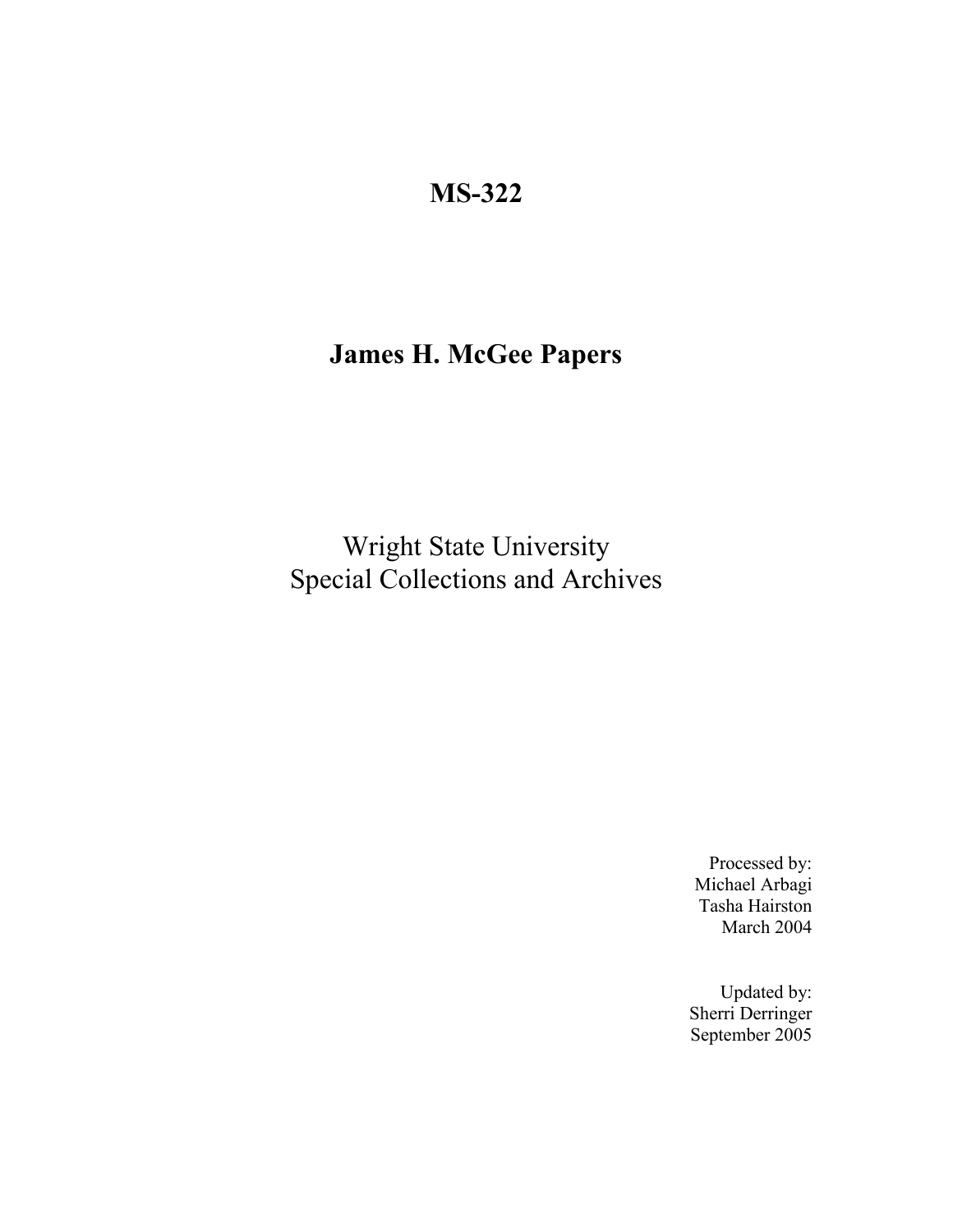### **Introduction**

The James Howell McGee Papers contain materials which document his life and his dedication to community development and civil rights. As an African American Politician and the first black mayor of Dayton, his political contributions to civil rights during the 1960s and 1970s are of major importance. In addition to the political documents, this collection contains speeches and records of his involvement with civil rights and social organizations. This collection also preserved documentation of his domestic and foreign travels, mostly professional.

The James H. McGee Papers consist of 11 boxes and 5.25 linear feet. The dates of the papers range from the late 1920s to 1995. The papers were donated to Special Collections and Archives at Wright State University by his daughters Frances E. McGee-Cromartie and E. Annette McGee-Wright on November 6, 2003. There are no restrictions on the use of this collection.

#### **Series List**

| Series I   | Personal Papers and Law Career             |
|------------|--------------------------------------------|
| Series II  | Political Life                             |
| Series III | Speeches                                   |
| Series IV  | Organizations (Political and Civil Rights) |
| Series V   | Civil Rights Issues                        |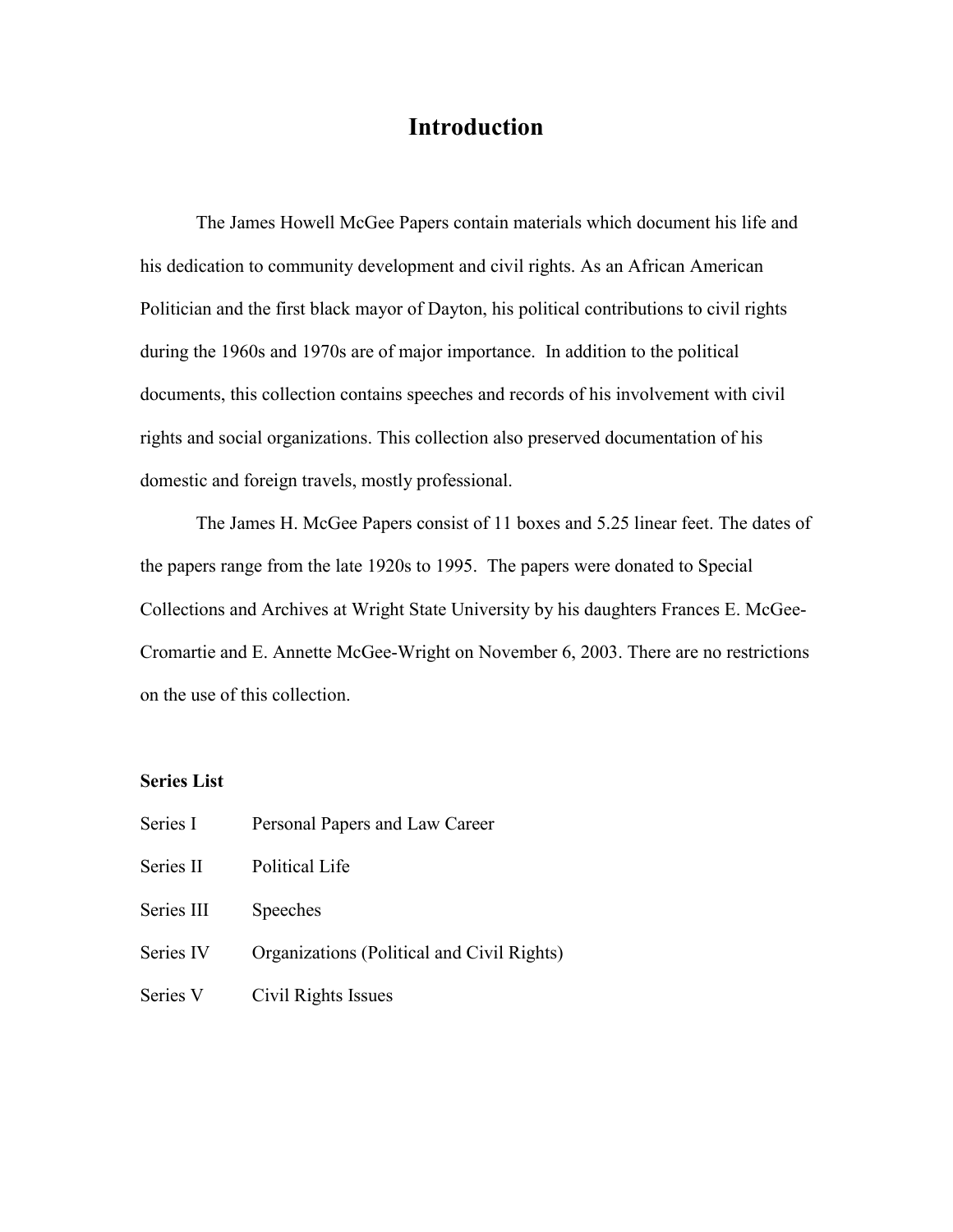### **Biographical Sketch**

James Howell McGee (1918-2006) was born in West Virginia and spent his developmental years in Steubenville, Ohio. He received his undergraduate degree from Wilberforce University and his law degree from Ohio State University in 1948. Upon graduation, McGee practiced law in the Miami Valley and became involved in Dayton city politics. He then became assistant to Congressman Rodney M. Love in the War on Poverty in 1966.

McGee served as Dayton City Commissioner beginning in 1967, following an appointment to complete the unfinished term of Don Crawford who went on to become the city's clerk. In 1970, he was appointed to Mayor after Dave Hall retired from the position due to illness. McGee was later elected to this position in 1973, and re-elected in 1977 serving until 1982. During his tenure as Mayor, McGee greatly improved the well being of the city and testified before Congress on behalf of Dayton. He traveled extensively throughout the US and abroad, on behalf of both political and civil organizations.

McGee was a member of various organizations including the Masons, NAACP, Alpha Phi Alpha fraternity, National League of Cities, Sister Cities International, and the National Bar Association.

McGee was married to Elizabeth McCracken and had two daughters, Annette McGee-Wright and Frances E. McGee-Cromartie, who both reside in the Dayton area.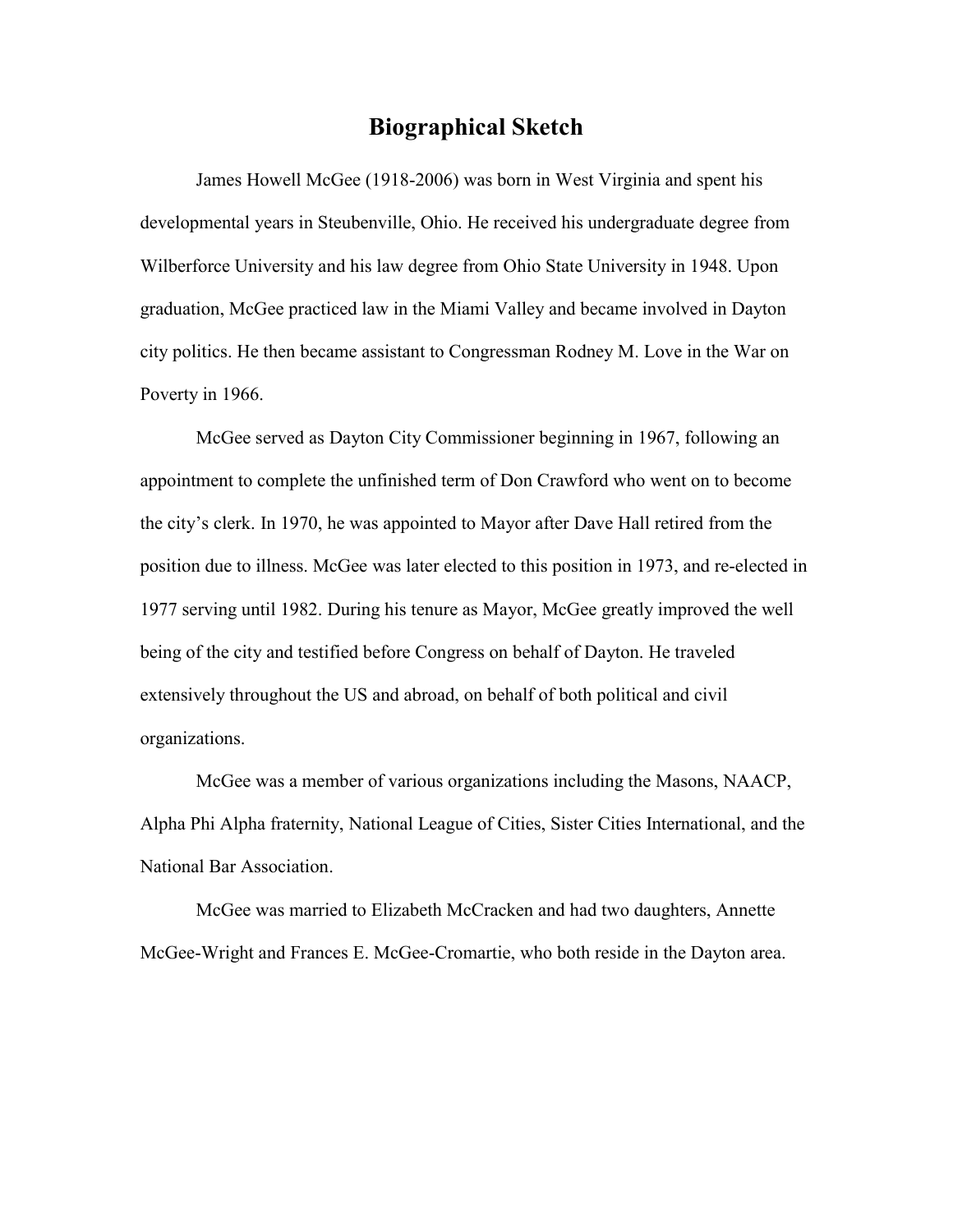### **Scope and Content Note**

#### **Series I (Box 1) Personal Papers and Law Career**

This series contains personal documents such as photographs, poetry, invitations, and memorial service cards. Included are memorial speeches written by McGee, and other biography sketches about important figures in politics. Of major importance is a school paper done by McGee titled *The Negro Wage Earner and His Home Conditions*, which earned him a grade of B.

#### **Series II (Box 2-5) Political Life**

This series contains documents spanning from McGee's appointment as assistant to Congressman Rodney M. Love in 1966 through his terms as City Commissioner (1967-1970) and Mayor (1970-1982). This series is broken down into four subseries: Subseries A- Early politics and City Commissioner of Dayton, Subseries B- Mayor of Dayton, Subseries C- Political Travels, and Subseries D- Political Correspondence. Included within this series are his duties, travels, speeches, and correspondence. *The researcher should know that within the correspondence box (Box 5) some of the constituent correspondences are very racist and contain vulgar language.*

#### **Series III (Box 6-7) Speeches**

This series contains speeches given by McGee throughout his life. Although most of these are political in nature, some other topics include civil rights and religion. *Note to*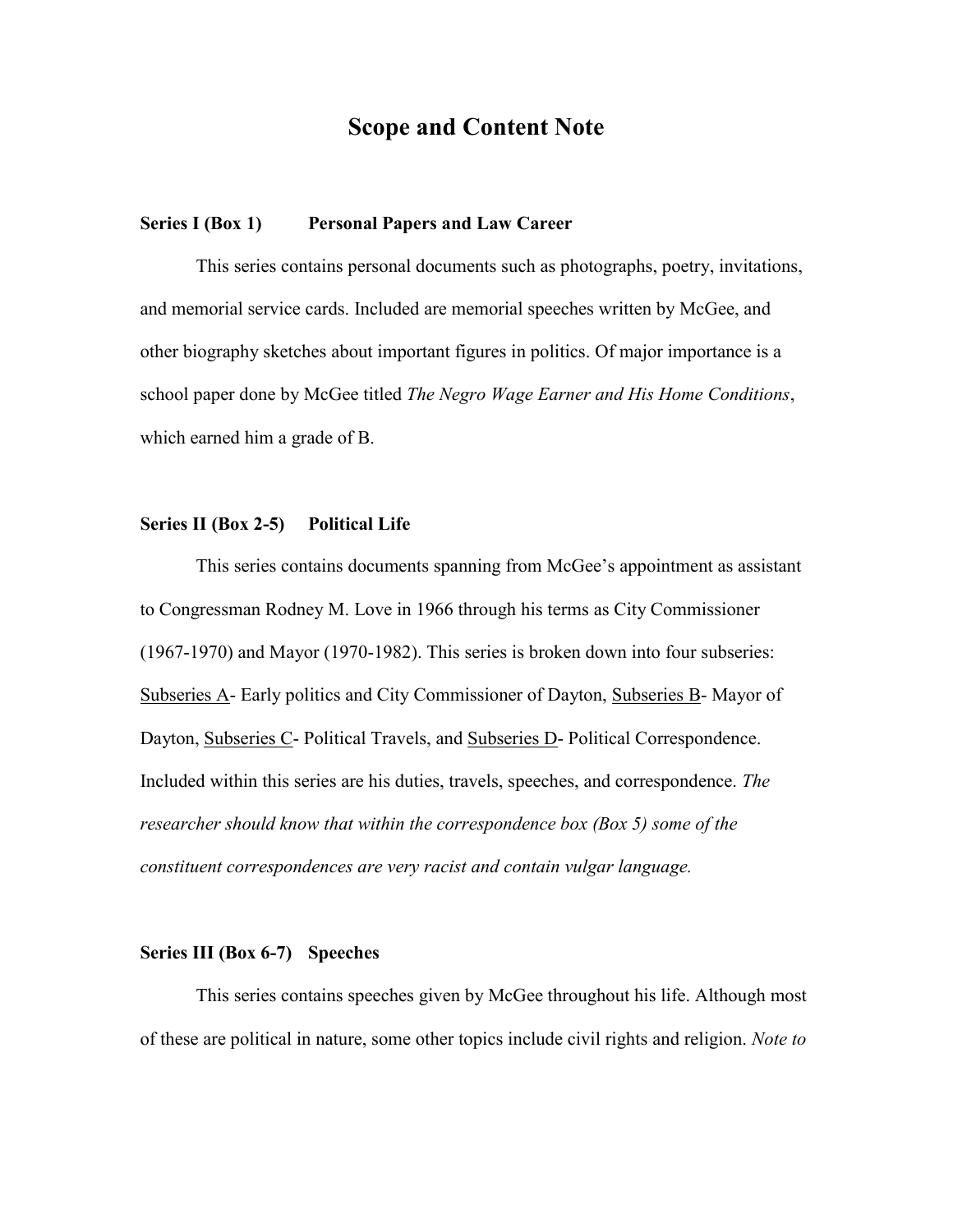*the researcher that within this series also are correspondence and programs relating to the speeches.*

#### **Series IV (Box 8-10) Organizations (Political and Civil Rights)**

This series contains documents about McGee's involvement in different social and political organizations. The series is broken down into two subseries: Subseries A-Civil Rights Organizations and Subseries B- Political Organizations. These organizations include NAACP, Alpha Phi Alpha fraternity, Masons, Sister Cities International, and National League of Cities.

#### **Series V (Box 11) Civil Rights Issues**

This series contains documents spanning from the 1950s through the 1990s. Issues include equal employment, poverty, housing, segregation, and civil suits. McGee played a vital role in speaking and promoting community activism regarding these issues. His political placement made him an important person to advocate and fight conditions and unfair laws that many blacks and minorities face. This series along with the civil rights organizations found in Series IV are of major significance to this collection as a representation of African American life in Dayton during the second half of the twentieth century.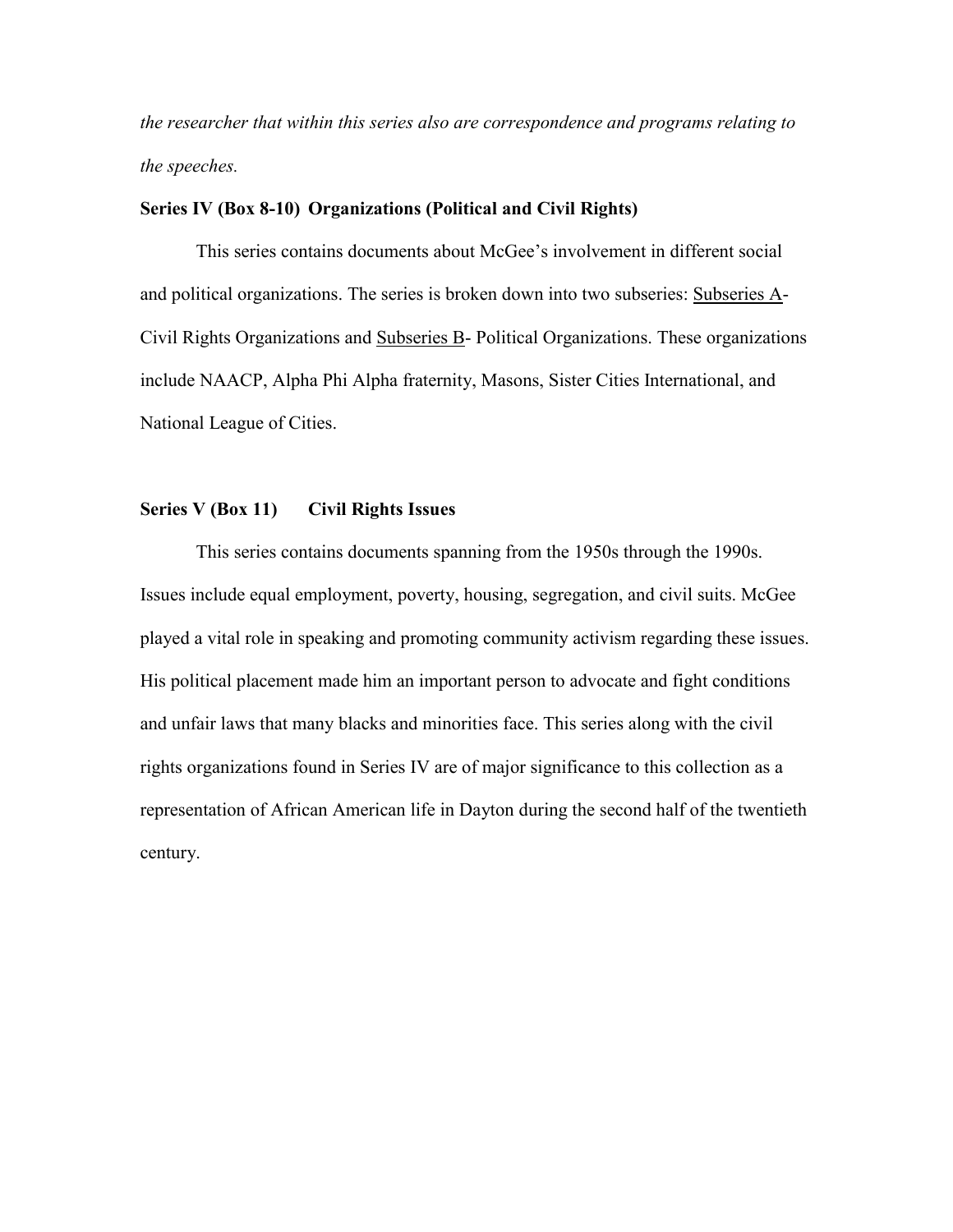### **Series I Personal Papers and Law Career** Box File Description Date 1 | 1 | Early Photographs | 1929-1943 2 Poetry Undated 3 Personal Invitations, Cards, Announcements, etc. 1931-1992 4 | Memorial Speeches and Cards | 1954-1992 5 Church Materials 1960-1985 6 | Wedding Ceremony Forms | 1974 7 Pamphlets and Programs 1970's, Undated 8 Biography Sketches by McGee Undated 9 School Paper by McGee—*The Negro Wage and His Home Conditions* Undated 10 Early Law Career 1950's **Series II Political Life Subseries A Early Politics and City Commissioner of Dayton** Box File Description Date 2 | 1 | Appointment to Special Assistant to Congressman Love 1966 2 Congressman Rodney M. Love 1966 3 Social Programs in War on Poverty 1966 4 City Commissioners Duties 1967-1970 5 Election/ Re-election Materials 1967-1969 **Subseries B Mayor of Dayton** Box File Description Date 3 | 1 | Mayoral Duties | 1970-1982 2 | Mayor Prayer Breakfasts | 1970-1980 3 Re-election Materials 1973-1976 4 Re-election 1977-1979 5 Petition for Mayor 1977 6 Dayton Convention Center Opening 1971 7 Judge Alcee Hastings 1987-1988

## **Box and File Listing**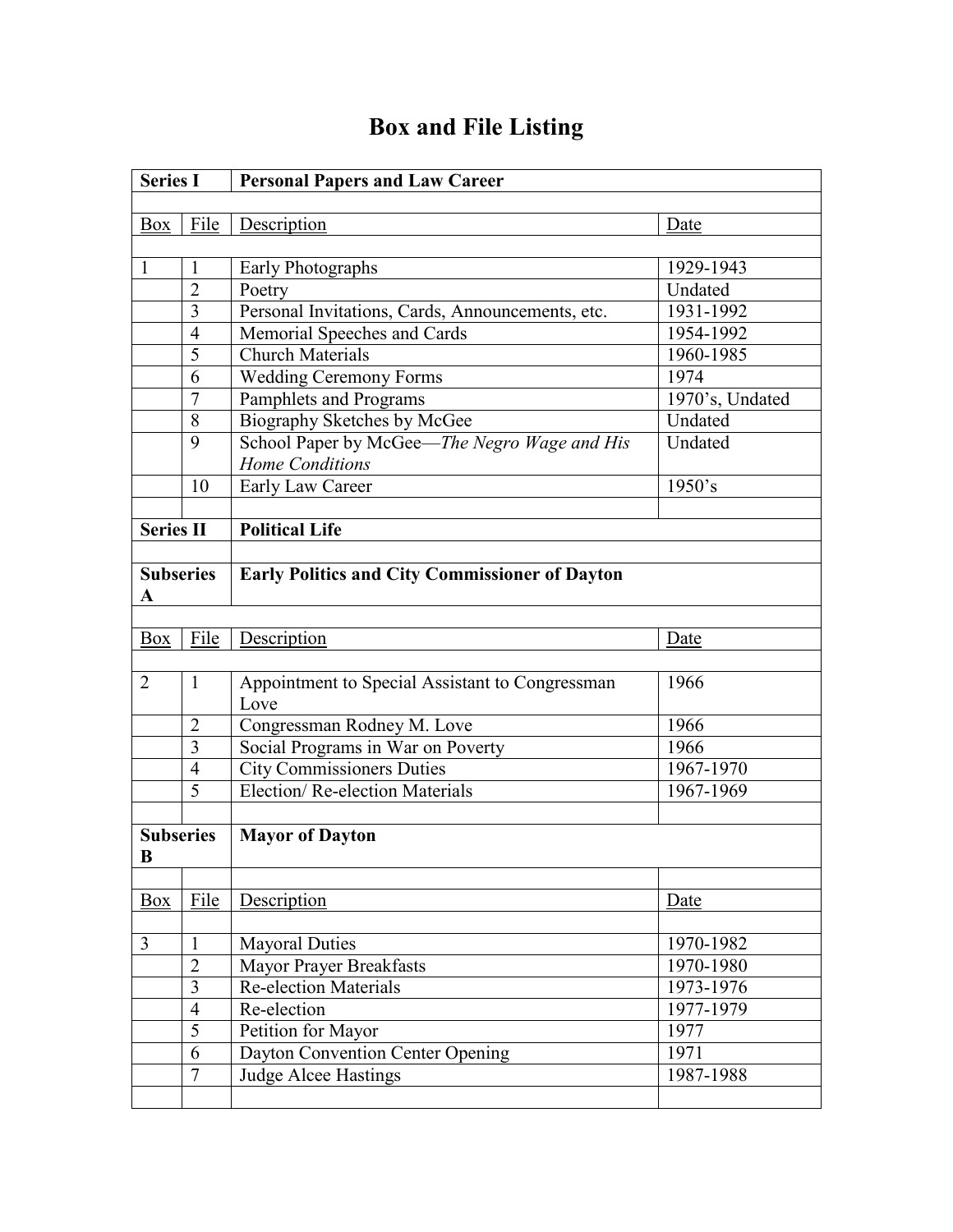| <b>Subseries</b><br>$\mathbf C$                                           |                | <b>Political Travels</b>                                 |                |  |
|---------------------------------------------------------------------------|----------------|----------------------------------------------------------|----------------|--|
|                                                                           |                |                                                          |                |  |
| Box                                                                       | File           | Description                                              | Date           |  |
| $\overline{4}$                                                            | 1              | Tanglewood Planning Conference, North Carolina           | Nov. 1976      |  |
|                                                                           | $\overline{2}$ | USC, Philadelphia                                        | May 1977       |  |
|                                                                           | 3              | Naval War College, Rhode Island                          | Jun. 1977      |  |
|                                                                           | $\overline{4}$ | Nimitz Cruise, Virginia                                  | Sep. 1977      |  |
|                                                                           | 5              | Planning Conference, North Carolina                      | Nov. 1977      |  |
|                                                                           | 6              | Public Affairs Forum, St. Louis                          | Nov. 1977      |  |
|                                                                           | $\overline{7}$ | Conference of Mayors (several locations)                 | 1978           |  |
|                                                                           | 8              | National Prayer Breakfast, Washington D.C.               | Feb. 1978      |  |
|                                                                           | 9              | USC, Chicago                                             | Apr. 1978      |  |
|                                                                           | 10             | Urban Policy Legislation, Washington D.C.                | Oct. 1978      |  |
|                                                                           | 11             | Conference of Mayors (several locations)                 | 1979           |  |
|                                                                           | 12             | Department of Transportation Meeting, Washington<br>D.C. | Feb. 1979      |  |
|                                                                           | 13             | Urban Renewal, Washington D.C.                           | May 1979       |  |
|                                                                           | 14             | Masonic Group Meeting, Toronto                           | May 1979       |  |
|                                                                           | 15             | Conference of Mayors (several locations)                 | 1980           |  |
|                                                                           | 16             | HUD Forum, Atlanta                                       | Jan. 1980      |  |
|                                                                           | 17             | Ohio Municipal League, Columbus                          | Sep. 1980      |  |
|                                                                           | 18             | National Community Partnership Week, Minneapolis         | Oct. 1980      |  |
|                                                                           | 19             | Municipal Bond Research Department, New York             | Nov. 1980      |  |
|                                                                           | 20             | Legislative Action Committee, Chicago                    | Nov. 1980      |  |
|                                                                           | 21             | Conference of Mayors (several locations)                 | 1981           |  |
|                                                                           | 22             | Legislative Action Committee, Chicago                    | Jan. 1981      |  |
|                                                                           | 23             | Legislative Action Committee, Washington D.C.            | Jan. 1981      |  |
|                                                                           | 24             | International Union of Local Authorities, Columbus       | Jun. 1981      |  |
|                                                                           | 25             | Ohio Municipal Conference, Cincinnati                    | Sep. 1981      |  |
|                                                                           | 26             | Democratic Gala, Washington D.C.                         | Sep.-Oct. 1981 |  |
|                                                                           | 27             | Liberia                                                  | Nov. 1981      |  |
|                                                                           | 28             | Mayor Leadership Graduate Institute, San Juan            | Feb. 1977      |  |
|                                                                           | 29             | US Conference of Mayors, Taiwan                          | Nov. 1978      |  |
|                                                                           | 30             | European Travels                                         | 1970-1980      |  |
| <b>Subseries</b><br><b>Political Correspondence</b><br>D                  |                |                                                          |                |  |
| Note to researcher: Some correspondence in Box 5 contains racist language |                |                                                          |                |  |
|                                                                           |                |                                                          |                |  |
| <b>Box</b>                                                                | File           | Description                                              | Date           |  |
|                                                                           |                |                                                          |                |  |
| 5                                                                         | 1              | Correspondence                                           | 1959-1966      |  |
|                                                                           | $\overline{2}$ | Correspondence                                           | 1968           |  |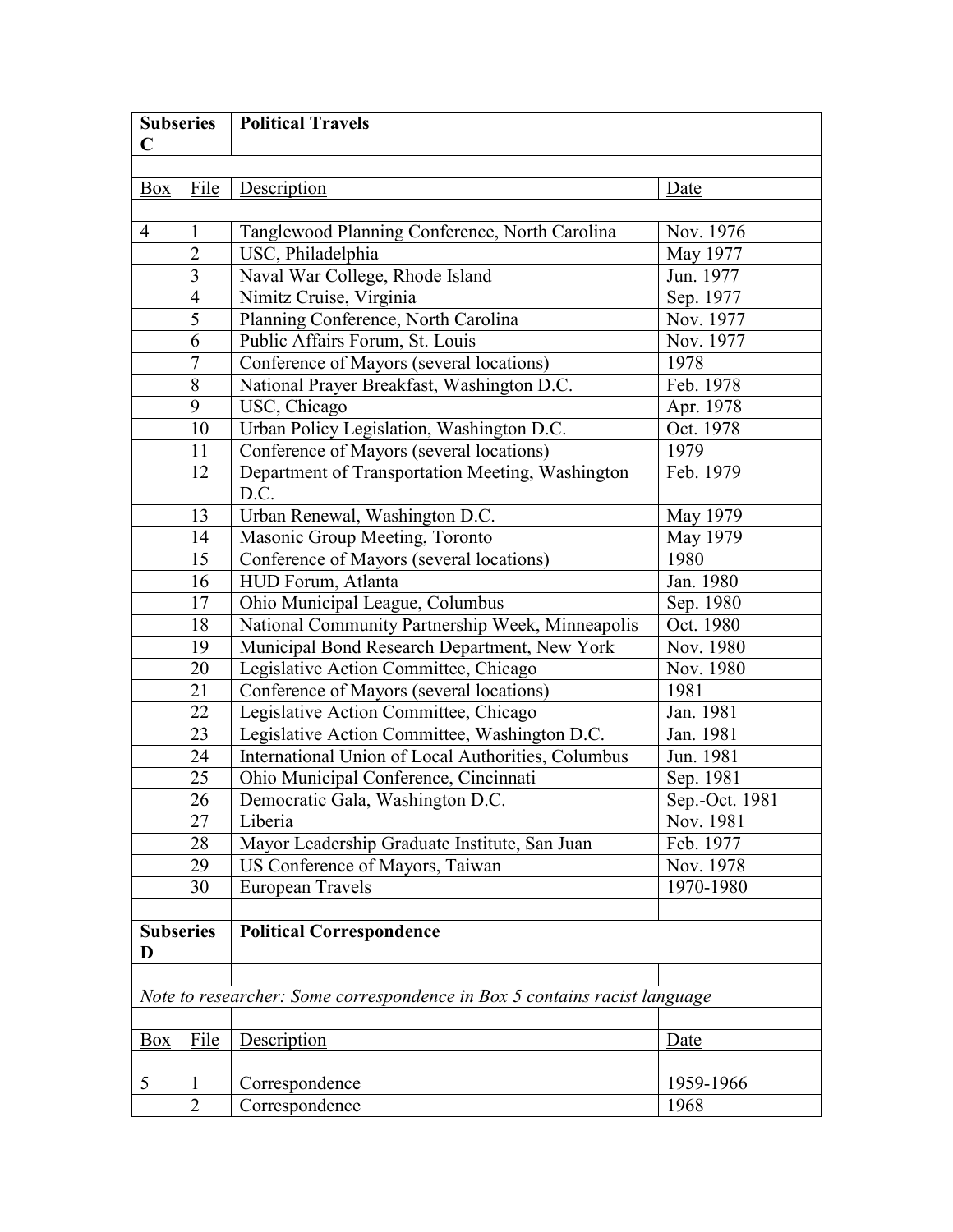|                   | 3              | Correspondence                                                      | 1969      |
|-------------------|----------------|---------------------------------------------------------------------|-----------|
|                   | $\overline{4}$ | Correspondence                                                      | 1970      |
|                   | $\overline{5}$ | Correspondence                                                      | 1971      |
|                   | 6              | Correspondence                                                      | 1972      |
|                   | $\overline{7}$ | Correspondence                                                      | 1973      |
|                   | 8              | Correspondence                                                      | 1974      |
|                   | 9              | Correspondence                                                      | 1975-1977 |
|                   | 10             | Correspondence                                                      | 1978      |
|                   | 11             | Correspondence                                                      | 1979      |
|                   | 12             | Correspondence                                                      | 1980      |
|                   | 13             | Correspondence                                                      | 1981-1982 |
|                   | 14             | Correspondence                                                      | 1983      |
|                   | 15             | Correspondence                                                      | 1985      |
|                   | 16             | Correspondence                                                      | 1986-1991 |
|                   | 17             | Correspondence                                                      | Undated   |
|                   |                |                                                                     |           |
| <b>Series III</b> |                | <b>Speeches</b>                                                     |           |
|                   |                |                                                                     |           |
| Box               | File           | Description                                                         | Date      |
|                   |                |                                                                     |           |
| 6                 | $\mathbf{1}$   | Speeches                                                            | 1959-1968 |
|                   | $\overline{2}$ | Speeches                                                            | 1969-1970 |
|                   | 3              | Speeches                                                            | 1971-1972 |
|                   | $\overline{4}$ | Speeches                                                            | 1973      |
|                   | 5              | Speeches                                                            | 1974      |
|                   | 6              | Speeches                                                            | 1975-1976 |
|                   | $\overline{7}$ | Speeches                                                            | 1977      |
|                   |                |                                                                     |           |
| $\overline{7}$    | $\mathbf{1}$   | Speeches                                                            | 1978      |
|                   | $\overline{2}$ | Speeches                                                            | 1979      |
|                   | 3              | Speeches                                                            | 1980      |
|                   | $\overline{4}$ | Speeches                                                            | 1981      |
|                   | 5              | Speeches                                                            | 1982-1983 |
|                   | 6              | Speeches                                                            | 1984-1995 |
|                   | $\tau$         | Speeches                                                            | Undated   |
|                   |                |                                                                     |           |
| <b>Series IV</b>  |                | <b>Organizations</b>                                                |           |
|                   |                |                                                                     |           |
| <b>Subseries</b>  |                | <b>Civil Rights Organizations</b>                                   |           |
| $\mathbf A$       |                |                                                                     |           |
|                   |                |                                                                     |           |
| Box               | File           | Description                                                         | Date      |
|                   |                |                                                                     |           |
| 8                 | $\mathbf{1}$   | Langston Hughes Fight for Freedom: The Story of the<br><b>NAACP</b> | c. 1962   |
|                   | $\overline{2}$ | NAACP History and NAACP writings by McGee                           | Undated   |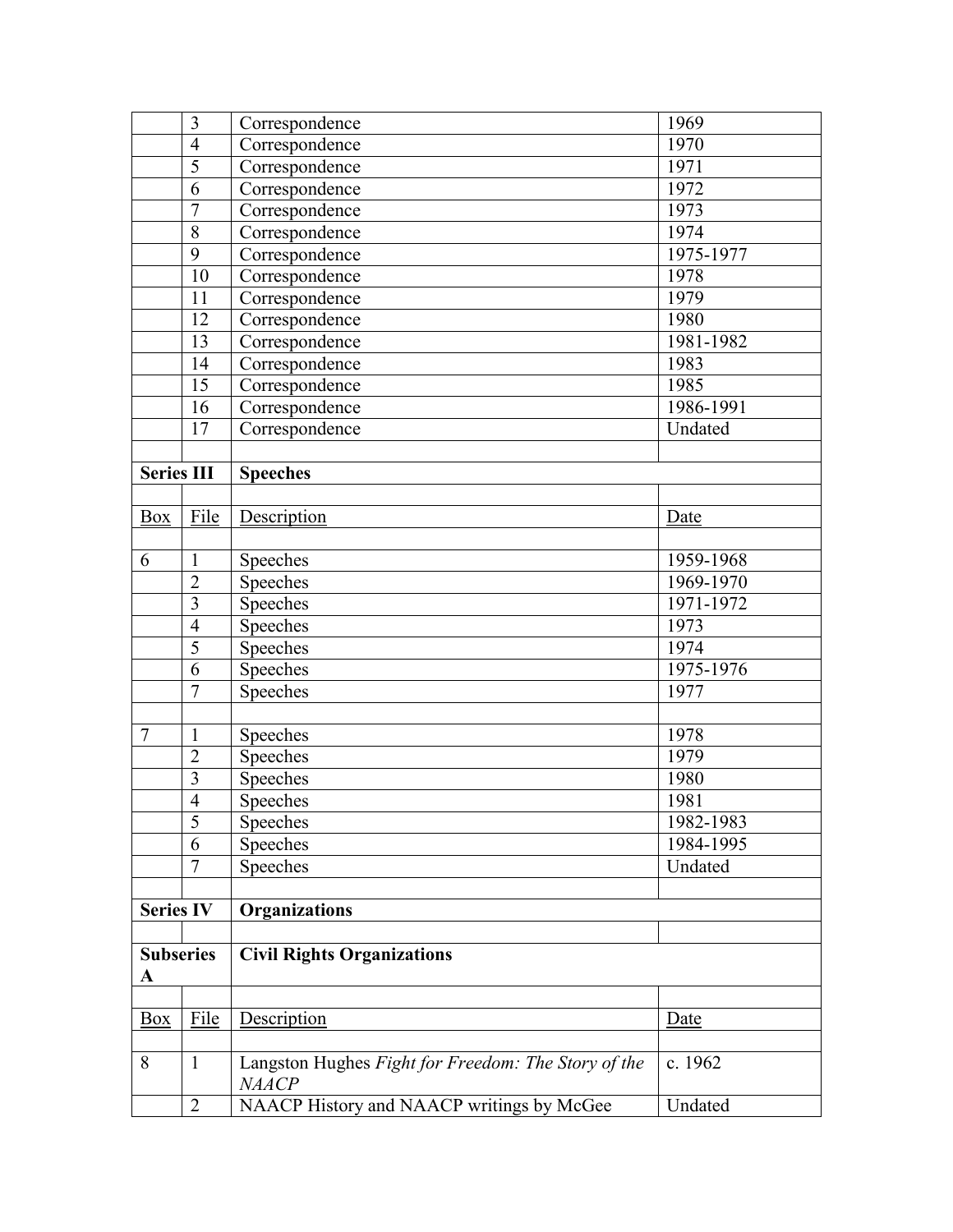|                       | 3              | <b>NAACP</b>                               | 1949       |
|-----------------------|----------------|--------------------------------------------|------------|
|                       | $\overline{4}$ | <b>NAACP</b>                               | 1953       |
|                       | 5              | <b>NAACP</b>                               | 1958       |
|                       | 6              | NAACP Housing and Unfair Ordinance Case in | 1963-1964  |
|                       |                | Dayton                                     |            |
|                       | $\overline{7}$ | <b>NAACP</b>                               | 1965       |
|                       | 8              | <b>NAACP</b>                               | 1966       |
|                       | 9              | <b>NAACP</b>                               | 1967-1968  |
|                       | 10             | <b>NAACP</b>                               | 1973       |
|                       | 11             | <b>NAACP</b>                               | Undated    |
| 9                     | $\mathbf{1}$   | Alpha Phi Alpha                            | 1954-1983  |
|                       | $\overline{2}$ | Masons                                     | 1965-1967  |
|                       | $\overline{3}$ | Melissa Bess Day Care Center               | 1965-1976  |
| <b>Subseries</b><br>B |                | <b>Political Organizations</b>             |            |
| Box                   | File           | Description                                | Date       |
|                       |                |                                            |            |
| 9                     | $\overline{4}$ | Democratic Voters League                   | 1970-1980  |
|                       | 5              | <b>Sister Cities International</b>         | 1973-1976  |
|                       | 6              | <b>Sister Cities International</b>         | 1979       |
|                       | $\overline{7}$ | <b>Sister Cities International</b>         | 1980       |
|                       | 8              | <b>Sister Cities International</b>         | 1981       |
|                       | 9              | <b>Sister Cities International</b>         | 1982       |
|                       | 10             | <b>Sister Cities International</b>         | 1985, 1989 |
|                       |                |                                            |            |
| 10                    | $\mathbf{1}$   | National League of Cities Movie Script     | Undated    |
|                       | $\overline{2}$ | National League of Cities                  | 1973       |
|                       | 3              | National League of Cities                  | 1975       |
|                       | $\overline{4}$ | National League of Cities                  | 1977       |
|                       | 5              | National League of Cities                  | 1978       |
|                       | 6              | National League of Cities                  | 1979       |
|                       | $\overline{7}$ | National League of Cities                  | 1980       |
|                       | 8              | National League of Cities                  | 1981       |
| <b>Series V</b>       |                | <b>Civil Rights</b>                        |            |
|                       |                |                                            |            |
| <b>Box</b>            | File           | Description                                | Date       |
|                       |                |                                            |            |
| 11                    | 1              | Guide to Negro History by State            | Undated    |
|                       | $\overline{2}$ | Articles about racism and black leadership | 1950-1980  |
|                       | 3              | <b>Equal Employment</b>                    | 1953, 1986 |
|                       | $\overline{4}$ | Civil Rights Act of 1964                   | 1964       |
|                       | $\overline{5}$ | Case Against Civil Rights Legislation      | 1964       |